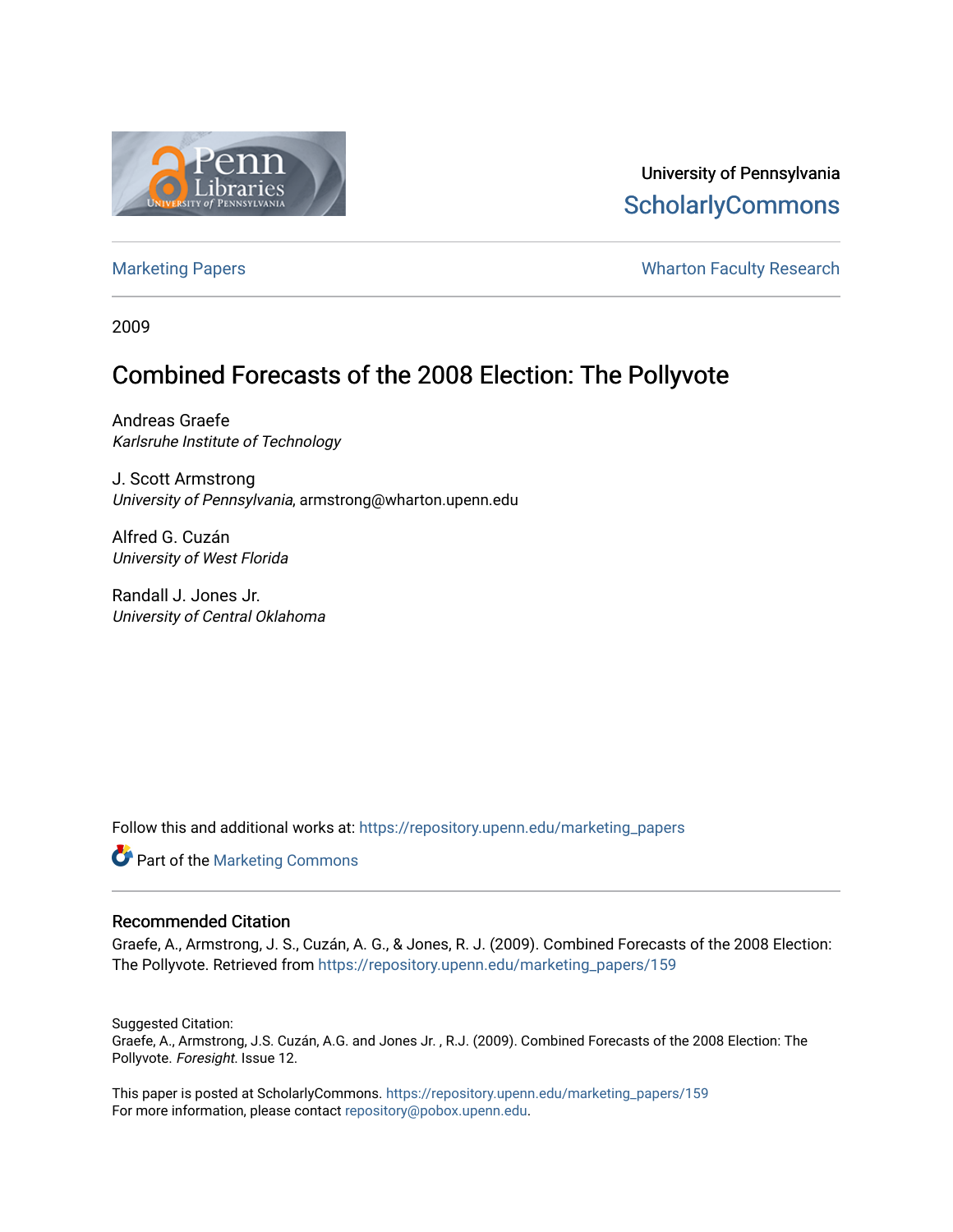### Combined Forecasts of the 2008 Election: The Pollyvote

Disciplines

Business | Marketing

### **Comments**

Suggested Citation: Graefe, A., Armstrong, J.S. Cuzán, A.G. and Jones Jr. , R.J. (2009). Combined Forecasts of the 2008 Election: The Pollyvote. Foresight. Issue 12.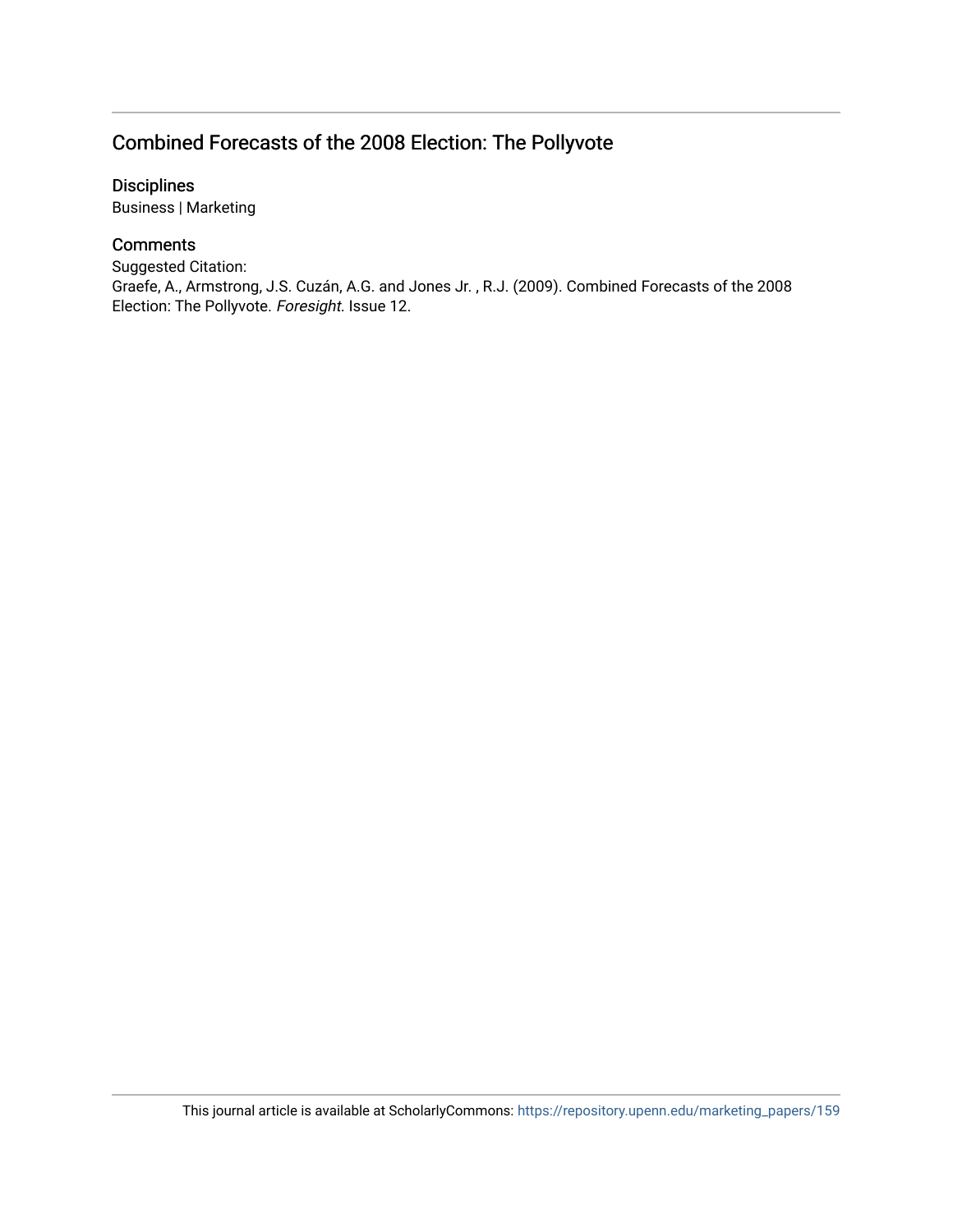# Combined Forecasts of the 2008 Election: The Pollyvote

ANDREAS GRAEFE, J. SCOTT ARMSTRONG, ALFRED G. CUZÁN, AND RANDALL J. JONES, JR.

#### **PREVIEW**

**At PoliticalForecasting.com, better known as the Pollyvote, the authors combine forecasts from four sources: election polls, a panel of American political experts, the Iowa Electronic Market, and quantitative models. The day before the election, Polly predicted that the Republican ticket's share of the two-party vote would be 47.0%. The outcome was close at 46.6% (as of the end of November). In his Hot New Research column in this issue, Paul Goodwin discusses the benefits of combining forecasts. The success of the Pollyvote should further enhance interest is this approach to forecasting.**

#### INTRODUCTION

I n this year's presidential election, as in 2004, the Pollyvote applied the evidence-based principle of combining all credible forecasts (Armstrong, 2001) to predict the election outcome. Pollyvote is calculated by averaging within and across four components, all weighted equally, to forecast the incumbent party's share of the two-party vote. The components were updated on a daily basis, or whenever new data became available, and included:

- Combined trial-heat polls (using the RCP poll average from realclearpolitics.com)
- A seven-day rolling average of the vote-share contract prices on the Iowa Electronic Market (IEM)
- 16 quantitative models
- A survey of experts on American politics

#### PERFORMANCE OF THE POLLYVOTE

Polly's performance was impressive. From August 2007 through the eve of the election, the Pollyvote

#### **THE POLLYVOTE TEAM**







consistently predicted that Barack Obama would win the White House – even just following the conventions when combined polls, poll projections (such as fivethirtyeight.com), and prediction markets indicated at times that John McCain was ahead.

The same was true in 2004, when Polly consistently predicted George Bush as the winner, despite John Kerry's short-term lead in polls and markets. This year's final Polly forecast, issued on the day before the election, missed the actual outcome by 0.4 percentage points. Across the entire forecast horizon, the mean absolute error (MAE) was 1.6 percentage points. By comparison, the corresponding percentage point errors in 2004 were 0.3 and 0.5, respectively.

Comparing the Pollyvote with two other closely followed indicators, Real Clear Politics' average on election eve was off by 0.5 percentage points, and by 1.8 percentage points across the entire forecast horizon. The 'original' IEM (without calculating 7-day rolling averages), was off by 0.2 and 1.7, respectively. The RCP wrongly predicted John McCain as the winner on 41 days, and the IEM did so on 10 days.

Interestingly, the performance of the Pollyvote components was different in 2008, compared with 2004. Ranked in terms of most-to-least-accurate across the entire forecast horizon, the 2004 ranking was the IEM's most accurate, followed by the polls, the experts, and the quantitative models. This year, again over the entire forecasting horizon, the models led in

accuracy, followed by the experts, the IEM and the polls. The finding that the combined Pollyvote forecasts for the two elections were almost equally accurate supports the decision to weight the components equally, rather Andreas Graefe J. Scott Armstrong Alfred G. Cuzán Randall J. Jones, Jr. than differentially.